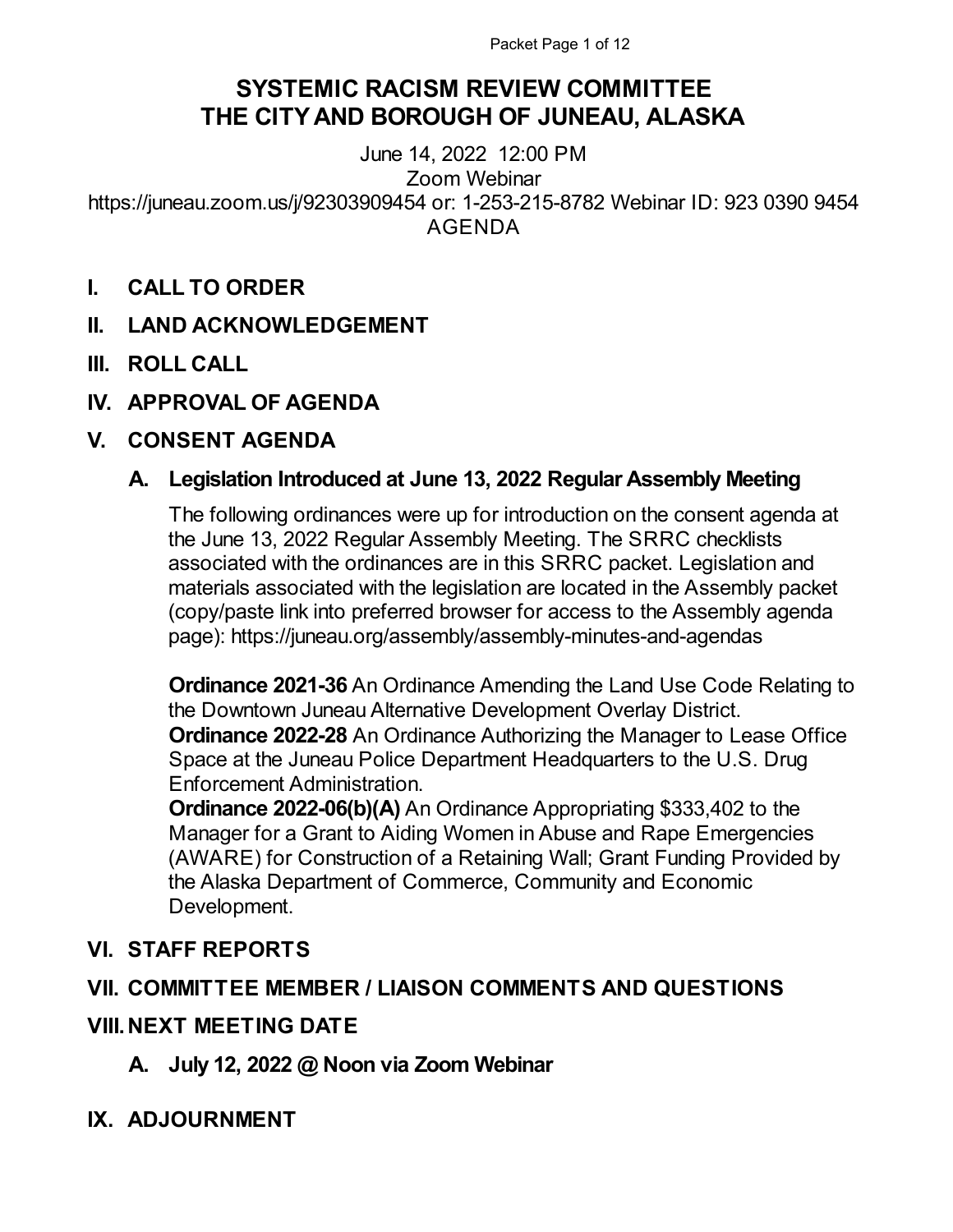## Packet Page 2 of 12

ADA accommodations available upon request: Please contact the Clerk's office 36 hours prior to any meeting so arrangements can be made for closed captioning or sign language interpreter services depending on the meeting format. The Clerk's office telephone number is 586-5278, TDD 586-5351, email:city.clerk@juneau.org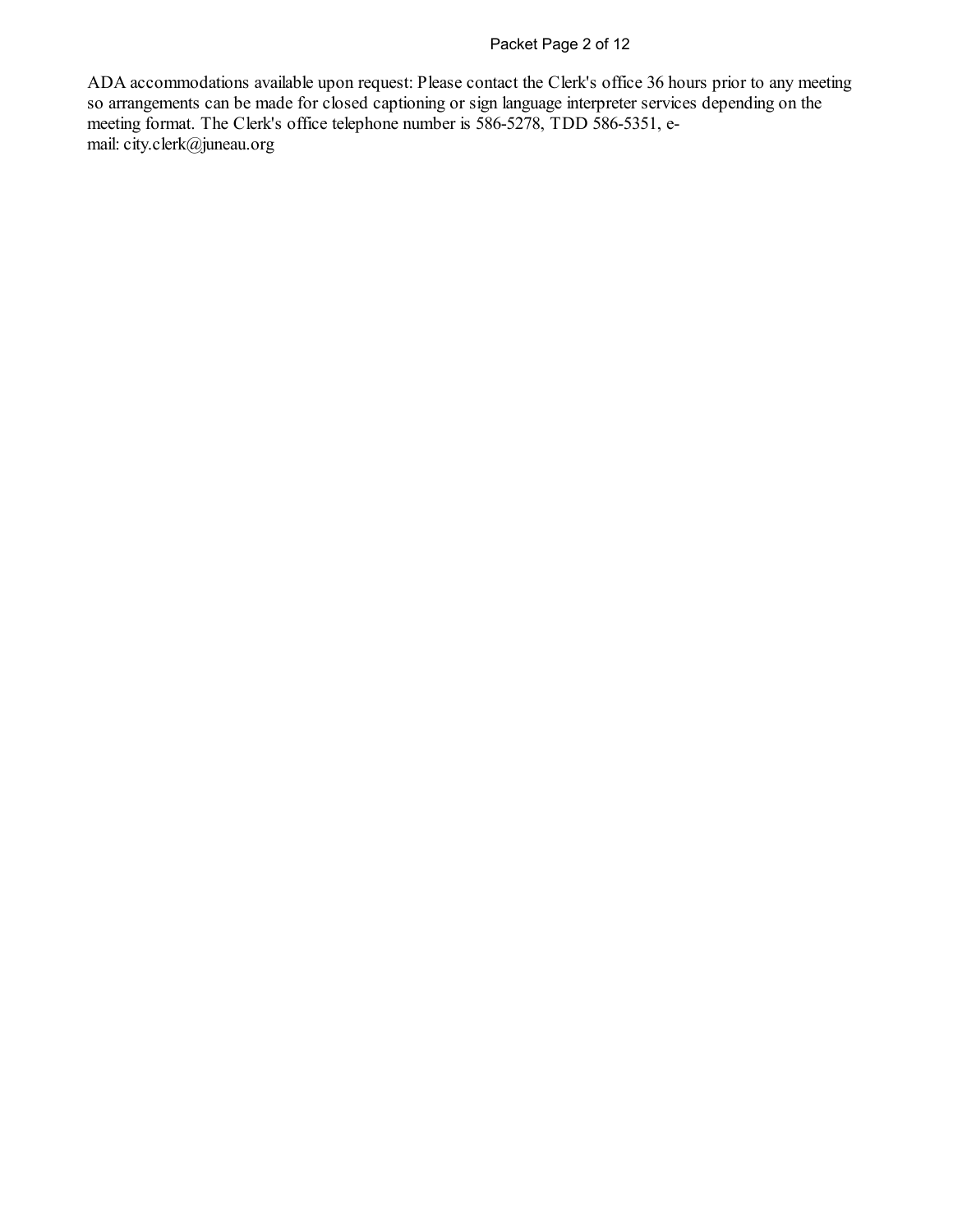## **Systemic Racism Review Committee Legislation Review Summary** Packet Page 3 of 12

**Serial Number/Title: Ordinance 2021-36** An Ordinance Amending the Land Use Code Relating to the Downtown Juneau Alternative Development Overlay District.

| Introduced: $6/13/2022$ |                                | Public Hearing Date: 7/11/2022 | SRRC Review Date: 6/14/2022 |
|-------------------------|--------------------------------|--------------------------------|-----------------------------|
|                         | Presented By: Manager's Office |                                | Drafted By: Robert Palmer   |

Department/Division: Community Development, Planning Lead Staff Contact: Irene Gallion

Purpose of Legislation (background/summary of intent):

This ordinance establishes opt-in zoning standards for downtown structures and lots that are in keeping with built environment in established neighborhoods. Metrics include lot size, lot width, vegetative cover, structure height, setbacks, and exceptions to setbacks.

The existing ADOD was established in 2017, recognizing that downtown development patters do not fit modern zoning standards. The ADOD was intended as an interim solution until a comprehensive rezoning could be considered. With the expiration of the ADOD looming, the Director determined that better standards could be established. These proposed standards require less staff evaluation and judgment, expand the metrics considered, create more flexibility for property owners, and staff anticipates would reduce cost to applicants.

Juneau's downtown community was inordinately impacted by a 2015 change in how variances were used. Under old variance code, 50% of variances were to setbacks community-wide. When you consider the variances in just Downtown Juneau, that percentage rises to 80%. The ADOD provides an alternative to variances, and a development path for downtown properties.

Connection to existing legislation: Replacement, and

|                              | LAND USE CODE AMENDED                                                                    |  |  |  |  |  |  |  |  |
|------------------------------|------------------------------------------------------------------------------------------|--|--|--|--|--|--|--|--|
| CBJ 49.70.1200               | Revision to standards for Downtown Juneau, removal of Downtown<br>Douglas                |  |  |  |  |  |  |  |  |
| <b>CBJ 49.80 Definitions</b> | Parking Deck                                                                             |  |  |  |  |  |  |  |  |
| <b>CBJ 49.85 Fees</b>        | Fees for the Alternative Development Overlay District eliminated                         |  |  |  |  |  |  |  |  |
| CBJ 49.25.430(4)(I)          | Make Parking Deck setback exemption consistent between revised<br>code and existing code |  |  |  |  |  |  |  |  |

Connection to adopted planning documents: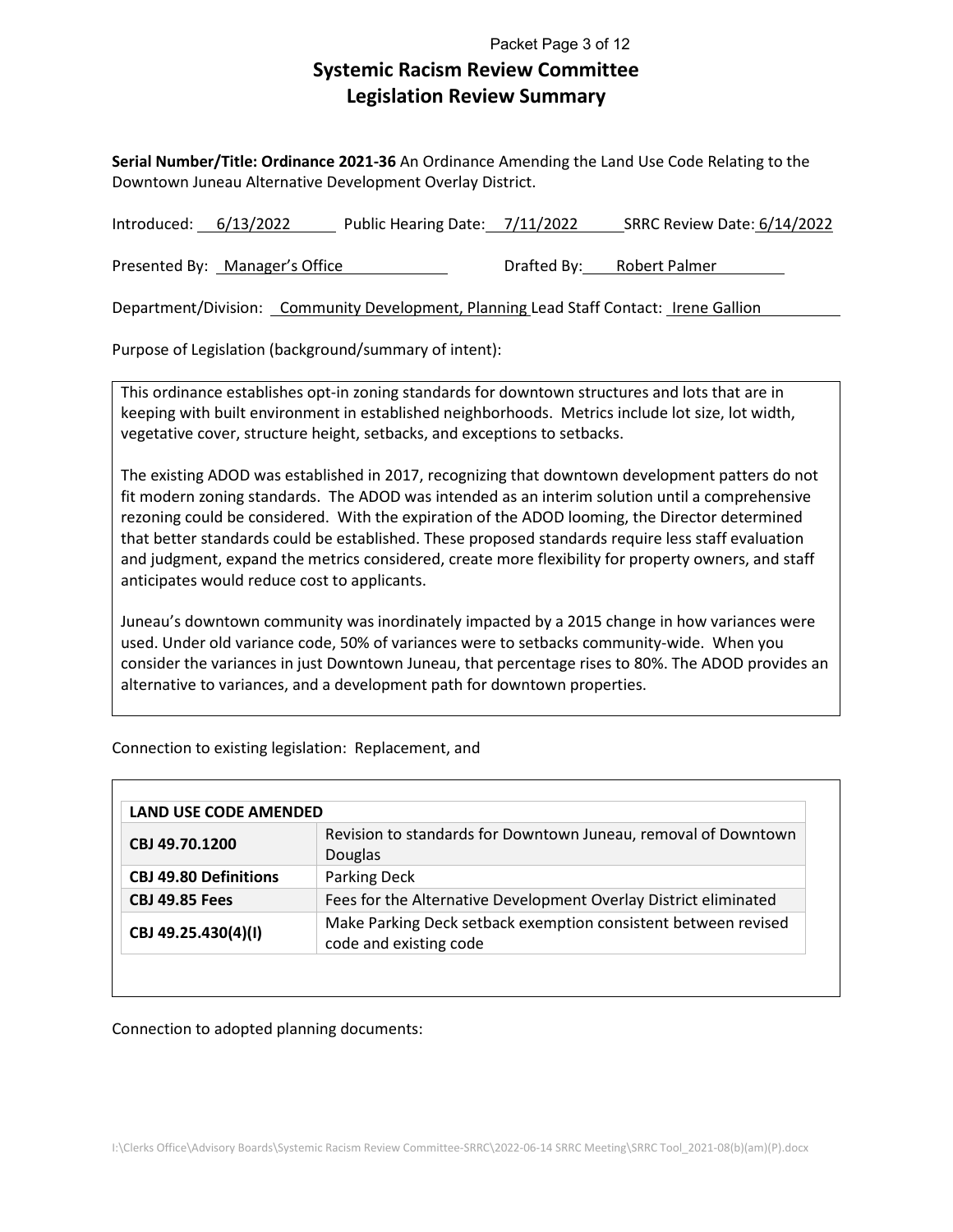| Packet Page 4 of 12 |  |  |
|---------------------|--|--|
|---------------------|--|--|

|                     | 2013 COMPREHENSIVE PLAN The proposed text amendment is in compliance with the 2013 |      |                                          |                                                                                                                                                                                                                                                                                                                                                                                                                                                                                                                                                               |  |  |  |
|---------------------|------------------------------------------------------------------------------------|------|------------------------------------------|---------------------------------------------------------------------------------------------------------------------------------------------------------------------------------------------------------------------------------------------------------------------------------------------------------------------------------------------------------------------------------------------------------------------------------------------------------------------------------------------------------------------------------------------------------------|--|--|--|
| Comprehensive Plan. |                                                                                    |      |                                          |                                                                                                                                                                                                                                                                                                                                                                                                                                                                                                                                                               |  |  |  |
| <b>Chapter</b>      | Page<br>No.                                                                        | Item |                                          | <b>Summary</b>                                                                                                                                                                                                                                                                                                                                                                                                                                                                                                                                                |  |  |  |
| 5                   | 45                                                                                 |      | $5.2 - IA4$                              | Encourage downtown accommodations for legislators.                                                                                                                                                                                                                                                                                                                                                                                                                                                                                                            |  |  |  |
| 5                   | 48                                                                                 |      | Downtown                                 | Preserve historic structures and neighborhoods with<br>designs that protect height, scale, and orientation while<br>creating housing downtown.                                                                                                                                                                                                                                                                                                                                                                                                                |  |  |  |
| 5                   | 49                                                                                 |      | 5.5-DG1                                  | "When reviewing applications for new downtown Juneau<br>development, consider the visual impacts on downtown<br>building form, urban design and view corridors, as well as<br>impacts to the livability of downtown with regard to<br>circulation, housing accommodations, air quality, noise<br>and hazard abatement and provision of goods and<br>services, to ensure downtown provides a clean, safe,<br>attractive, dynamic, interesting, enjoyable, walkable,<br>culturally diverse and affordable neighborhood within<br>which to live, work and play." |  |  |  |
| 10                  | 184                                                                                |      | Subarea 6,<br>Guideline 1                | Preserve the scale and densities of the older single-family<br>neighborhoods in the downtown area, including the<br>Casey-Shattuck "flats," Star Hill historic districts, Chicken<br>Ridge, Basin Road, Mt. Maria, the Highlands, and the<br>higher density multi- and single-family structures in the<br>vicinity of the Federal Building.                                                                                                                                                                                                                   |  |  |  |
| 10                  | 184                                                                                |      | Subarea 6,<br>Guideline 2                | "Encourage the retention of existing dwelling units in or<br>near the older residential neighborhoods to avoid<br>exacerbating traffic and parking congestion and to<br>preserve the privacy and quiet of those neighborhoods."                                                                                                                                                                                                                                                                                                                               |  |  |  |
| Action Plan.        |                                                                                    |      |                                          | 2016 HOUSING ACTION PLAN The proposed text amendment complies with the 2016 Housing                                                                                                                                                                                                                                                                                                                                                                                                                                                                           |  |  |  |
| <b>Chapter</b>      | Page<br>No.                                                                        |      | Item                                     | <b>Summary</b>                                                                                                                                                                                                                                                                                                                                                                                                                                                                                                                                                |  |  |  |
| 1,2                 | $27 - 33,$<br>42-50                                                                |      | Challenges and<br>Problems;<br>Solutions | Rehabilitation and maintenance are important tools for<br>increasing the housing stock.                                                                                                                                                                                                                                                                                                                                                                                                                                                                       |  |  |  |
| 9                   | 49                                                                                 |      | Downtown<br>Strategy                     | Infill and redevelopment are important.                                                                                                                                                                                                                                                                                                                                                                                                                                                                                                                       |  |  |  |
| 9                   | 50                                                                                 |      | Implementation                           | Create a development district with incentives for<br>development.                                                                                                                                                                                                                                                                                                                                                                                                                                                                                             |  |  |  |

#### **Step One: What is the impact of the proposed legislation?**

a. Does the proposed legislation negatively impact or unduly advantage a particular racial/ethnic group or otherwise perpetuate systemic racism? *If No, review is completed. If yes, go on to the next question:*

| YES | NΟ |
|-----|----|
|     |    |
|     |    |

b. Does the legislation work to mitigate and/or eliminate structural racism *If Yes, review is completed. If No, or Undetermined, continue through the remaining steps.*

I:\Clerks Office\Advisory Boards\Systemic Racism Review Committee-SRRC\2022-06-14 SRRC Meeting\SRRC Tool\_2021-08(b)(am)(P).docx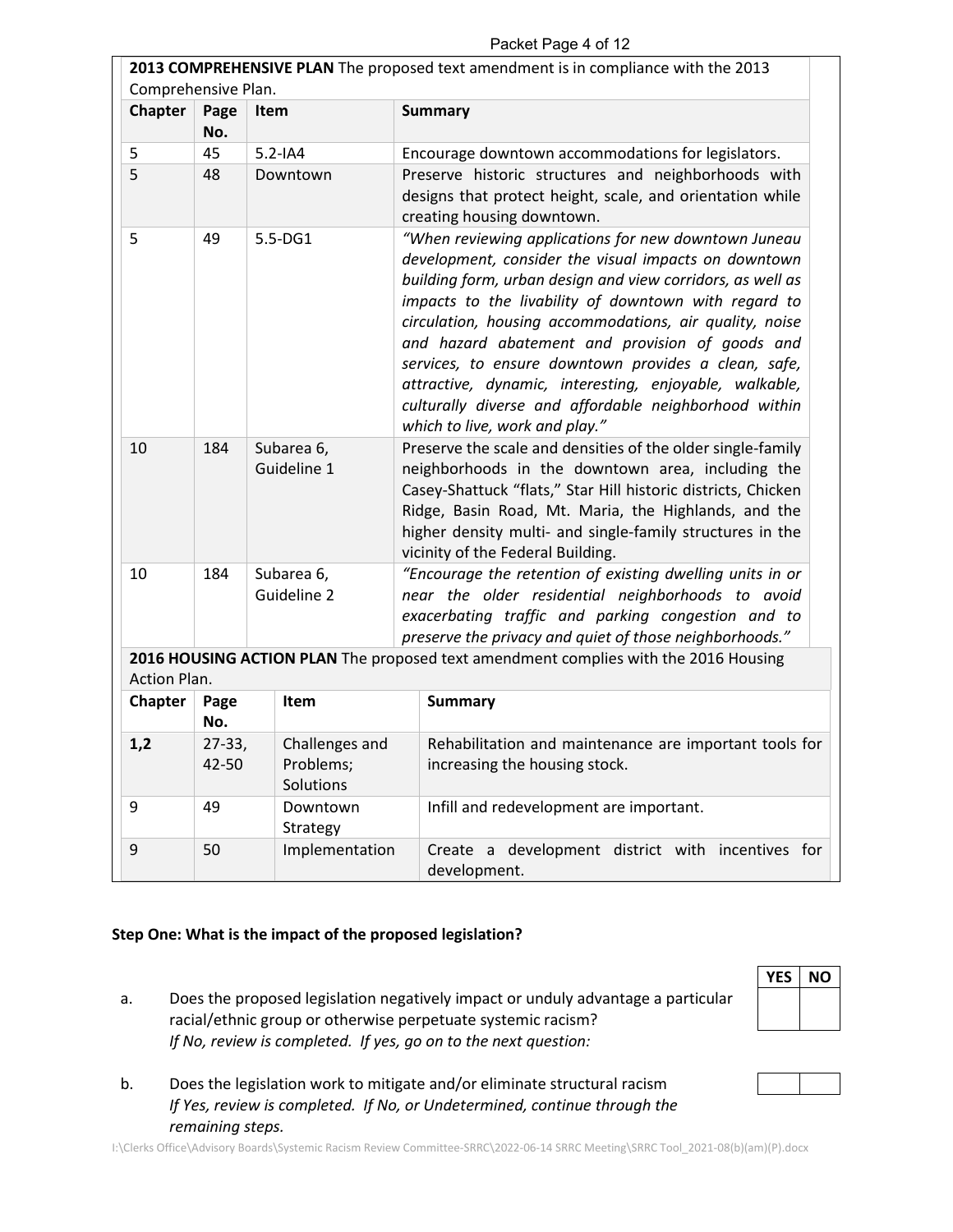## **Step Two: How does the legislation perpetuate systemic racism?**

- a. What are potential unintended consequences?
- b. What benefits may result?
- c. What is the potential long term impact of the proposed legislation?
- d. What quantitative and qualitative evidence of inequality exists?
- e. What steps has the department or legislation sponsor taken to notify those impacted of the proposed changes?
- f. Have key stakeholders who could be potentially impacted by the proposed legislation been engaged?
- g. Has public input been received?
- h. If public comment has been received, what is the substance of that comment?

#### **Step Three: Who is affected by the Proposed Legislation?**

a. Who are the impacted group(s)?

 $\boxtimes$  White  $\boxtimes$  Black or African American  $\boxtimes$  American Indian or Alaska Native  $\boxtimes$  Asian  $\boxtimes$  Native Hawaiian or Pacific Islander  $\boxtimes$ Two or more races  $\boxtimes$ Other

b. Are there impacts on specific geographic areas? If the general funds are provided, the property to be acquired will be between Aurora & Harris Harbors.

|                                        |          |                                  |                                |                                              | Race Considerations - Total Community is 69.7% White Only - 30.3% Minority |                           |                            |          |                         | Economic<br>Considerations        |                                     |
|----------------------------------------|----------|----------------------------------|--------------------------------|----------------------------------------------|----------------------------------------------------------------------------|---------------------------|----------------------------|----------|-------------------------|-----------------------------------|-------------------------------------|
|                                        |          |                                  |                                |                                              |                                                                            |                           |                            |          |                         |                                   |                                     |
| <b>Census Tract/Block Groups</b>       | Minority | <b>Census Tract/Block Groups</b> |                                | Minority                                     | <b>Census Tract/Block Groups</b>                                           |                           |                            | Minority |                         |                                   | <b>Elementary School Boundaries</b> |
|                                        | Pop.     |                                  |                                | Pop.                                         |                                                                            |                           |                            | Pop.     | Gastineau               |                                   | Title 1                             |
| CT 1: Auke Bay/Out the Road            |          |                                  |                                | CT 3: Mendenhall Valley Airport/ East Valley | CT 5: Downtown                                                             |                           |                            |          | Harborview              |                                   | Title 1                             |
| BG1: Out the road                      | 11.9%    | BG1: N. of Jennifer              |                                | 42.5%                                        |                                                                            | <b>BG 1: Highlands</b>    |                            | 20.6%    | Glacier Valley          |                                   | Title 1                             |
| BG2: Lena area                         | 15.5%    |                                  | BG 2: Glacier Valley S         | 39.8%                                        |                                                                            | <b>BG2: DT/Starr Hill</b> |                            | 24.8%    | <b>Mendenhall River</b> |                                   |                                     |
| <b>BG3: Montanna Creek</b>             | 14.5%    | <b>BG 3: Airport</b>             |                                | 40.8%                                        |                                                                            | BG 3: Flats/Village       |                            | 30.8%    | Riverbend               |                                   | Title 1                             |
| <b>BG4: Fritz Cove area</b>            | 10.1%    | <b>BG 4: Radcliffe</b>           |                                | 24.6%                                        |                                                                            |                           |                            |          | Auke Bay                |                                   |                                     |
|                                        |          |                                  |                                |                                              |                                                                            |                           |                            |          |                         |                                   |                                     |
| CT 2: Mendenhall Valley withn the Loop |          |                                  | CT 4: Salmon Creek/Lemon Creek |                                              |                                                                            |                           |                            |          |                         | <b>Lower Income Housing Areas</b> |                                     |
| <b>BG1: Mendenhall Taki</b>            | 27.8%    | BG 1: DZ/Freds                   |                                | 60.9%                                        | CT 5: Douglas Island                                                       |                           |                            |          | Chinook/Coho            |                                   |                                     |
| <b>BG2: Upper Riverside</b>            | 23.1%    | BG 2: Davis                      |                                | 45.0%                                        |                                                                            |                           | <b>BG 1: North Douglas</b> | 15.9%    | Cedar Park Area         |                                   |                                     |
| BG 3: Portage/McGinr                   | 33.7%    |                                  | <b>BG 3: Belardi Costco</b>    | 63.8%                                        |                                                                            |                           | BG 2: West Juneau          | 28.0%    |                         | <b>Gruening Park Area</b>         |                                     |
| BG 4: Long Run                         | 19.6%    | BG 4: Twin Lakes                 |                                | 25.9%                                        |                                                                            |                           | BG 3: Crow Hill/DT D       | 27.6%    | Switzer Area            |                                   |                                     |
| BG 5:Glacierwood/Vir                   | 41.2%    |                                  |                                |                                              |                                                                            |                           |                            |          | Kodzhoff Area           |                                   |                                     |
|                                        |          |                                  |                                |                                              |                                                                            |                           |                            |          |                         | Douglas Hwy Corridor              |                                     |

|--|--|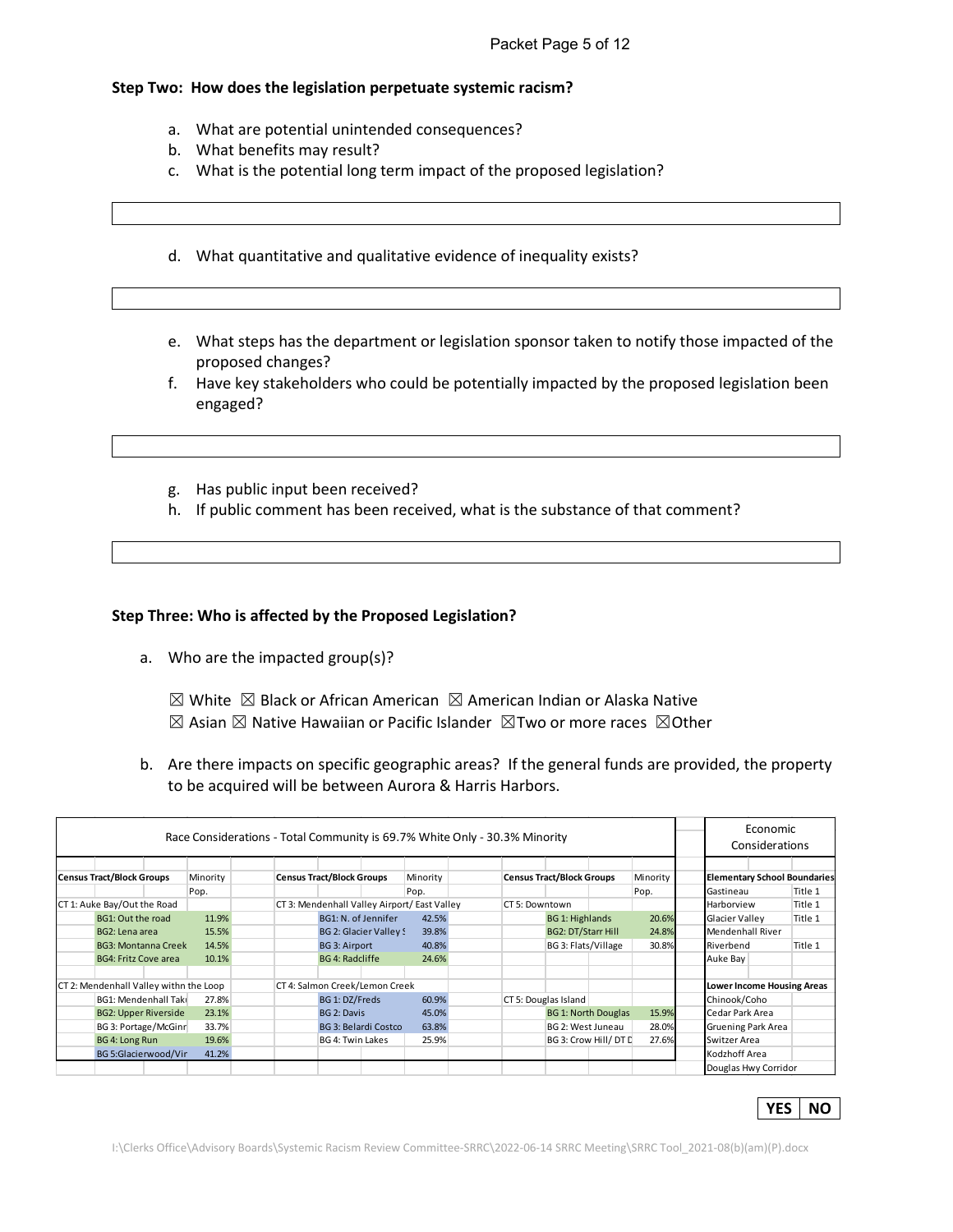c. Is there a benefit to a specific census block district/neighborhood/school zone? If Yes, does it come at the detriment of another?

Details: The desired property is located in the Waterfront Commercial area between the downtown harbors. There is limited waterfront development area in the borough suitable for this type of work.

d. Is there a benefit to an individual, group of individuals, or business/organization? If yes, does that come at a detriment of others?

Details: Securing this property will benefit the commercial fisherman who rely on the waterfront and dock space as well as the operators of the commercial downtown boatyard. The commercial operations of the Juneau Fisheries Terminal help promote job creation at the entry level as well as independent business such as commercial fishermen and shipwrights.

## **Step Four: What solutions could remedy the legislation's implications in perpetuating systemic racism? Check all that apply:**

| Recommend additional public input be gathered (Neighborhood/census block meetings,              |
|-------------------------------------------------------------------------------------------------|
| assembly/committee meetings)                                                                    |
| Recommend that the legislation move forward with accountability measures (sunset provisions,    |
| 6 mo./annual review of impacts/implications for system racism.) to monitor impact.              |
| Propose revised language to strengthen the legislation or the legislation or regulations cross- |
| referenced within the proposed legislation.                                                     |
| Recommend the proposed legislation not move forward.                                            |
| Other: (explain)                                                                                |

## **Step Five: Further Feedback to the Assembly on systemic racism implications**

The SRRC will forward to the Assembly any additional questions that arose during the legislation review that the committee feels may be important for the Assembly to consider.

If a systemic racism implication is identified, the SRRC will provide a written report to the Assembly that includes consideration of the provisions below:

> What are the indicators and progress benchmarks? Program strategies? Policy Strategies? Partnership Strategies?

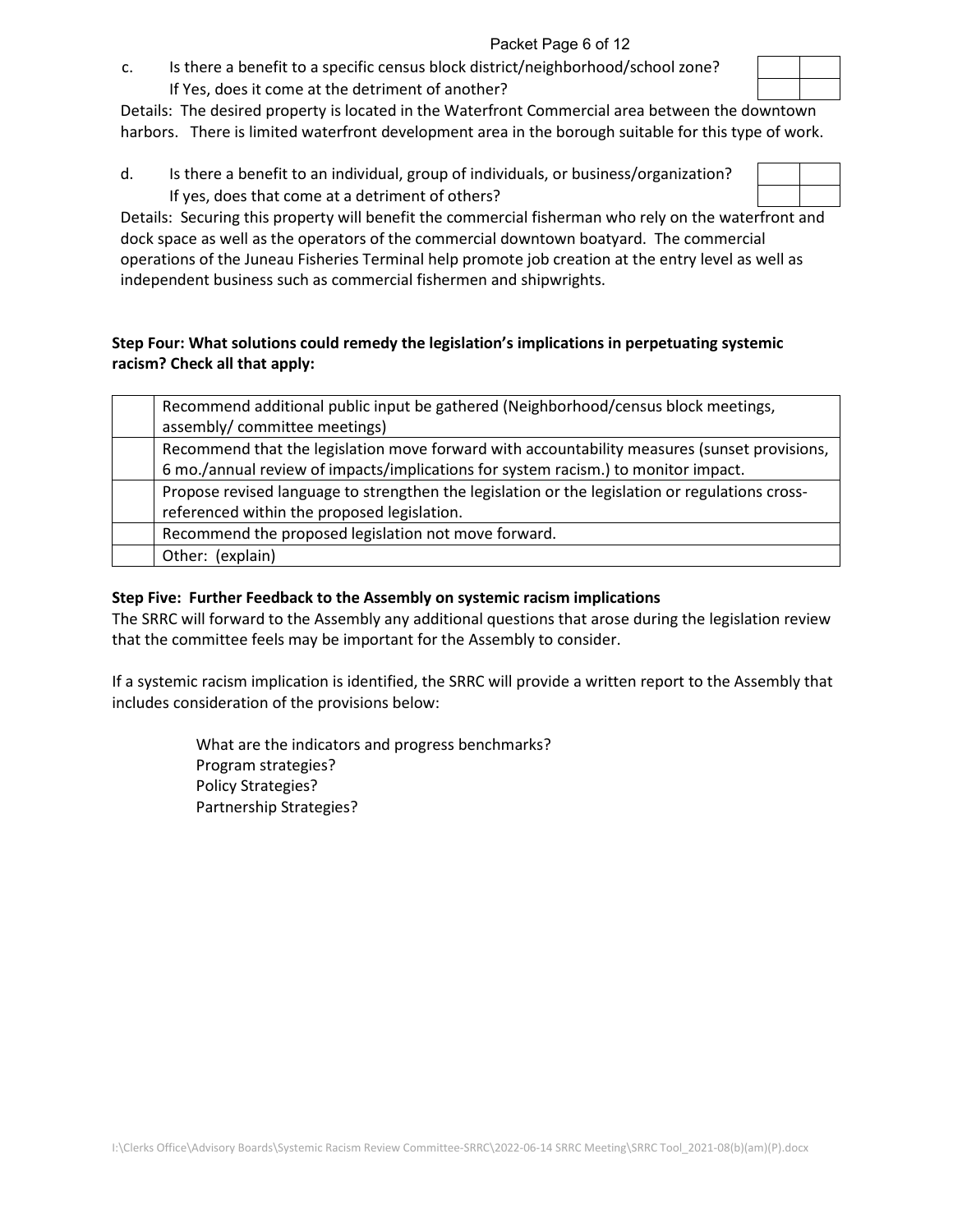## **Systemic Racism Review Committee Legislation Review Summary** Packet Page 7 of 12

Serial Number/Title: Ordinance 2022-28, an ordinance authorizing the Manager to lease office space at the Juneau Police Department Headquarters to the U.S. Drug Enforcement Administration.

| Introduced: 6/13/2022 Public Hearing Date: 7/11/2022   | SRRC Review Date: 6/14/2022                                                                                |
|--------------------------------------------------------|------------------------------------------------------------------------------------------------------------|
| Presented By:<br>Manager                               | Drafted By: Juneau Police                                                                                  |
| Department/Division: JPD                               | Lead Staff Contact: David Campbell                                                                         |
| Purpose of Legislation (background/summary of intent): |                                                                                                            |
|                                                        | $\Box$ As part of the SEACAD regional drug taskforce, two DEA agents are currently working out of the main |

ug taskforce, two DEA agents are currently wor JPD building. In order for the agents to have better access to their computer systems, the DEA wishes to install a DEA computer server inside the JPD main facility. All costs for the server and maintenance will be covered by the DEA.

Connection to existing legislation:

None

Connection to adopted planning documents:

None

#### **\*\*\*\*\*\*\*\*\*\*\*\*\*\*\*\*\*\*\*\*BELOW IS FOR SRRC MEMBERS TO COMPLETE\*\*\*\*\*\*\*\*\*\*\*\*\*\*\*\*\*\*\*\*\*\*\***

#### **Step One: What is the impact of the proposed legislation?**

- a. Does the proposed legislation negatively impact or unduly advantage a particular racial/ethnic group or otherwise perpetuate systemic racism? *If No, review is completed. If yes, go on to the next question:*
- b. Does the legislation work to mitigate and/or eliminate structural racism *If Yes, review is completed. If No, or Undetermined, continue through the remaining steps.*

#### **Step Two: How does the legislation perpetuate systemic racism?**

- a. What are potential unintended consequences?
- b. What benefits may result?
- c. What is the potential long term impact of the proposed legislation?

#### Details:

d. What quantitative and qualitative evidence of inequality exists?

# **YES NO**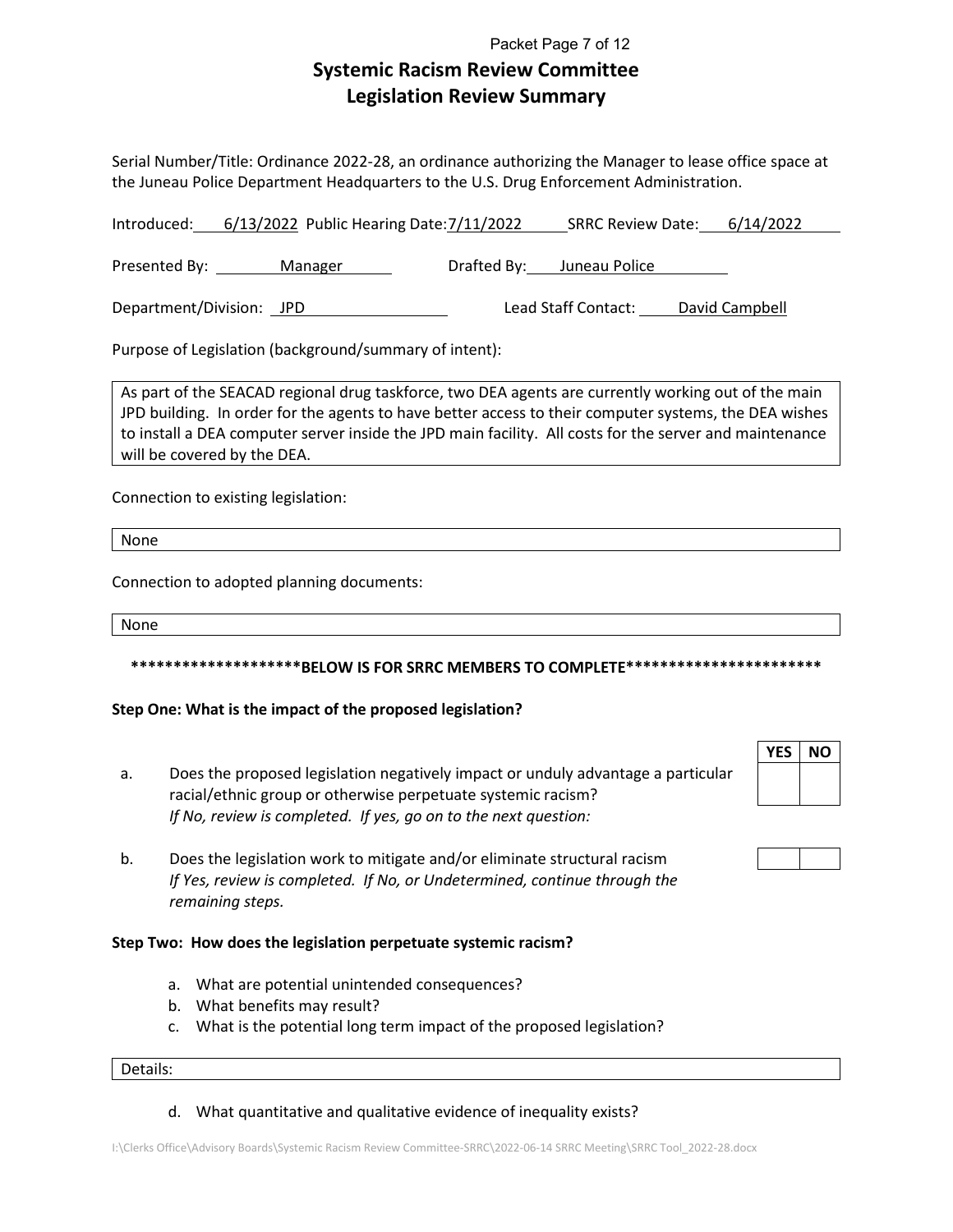#### Details:

- e. What steps has the department or legislation sponsor taken to notify those impacted of the proposed changes?
- f. Have key stakeholders who could be potentially impacted by the proposed legislation been engaged?

Details:

- g. Has public input been received?
- h. If public comment has been received, what is the substance of that comment?

Details:

#### **Step Three: Who is affected by the Proposed Legislation?**

- a. Who are the impacted group(s)?
	- ☐ White ☐ Black or African American ☐ American Indian or Alaska Native ☐ Asian ☐ Native Hawaiian or Pacific Islander ☐Two or more races ☐Other
- b. Are there impacts on specific geographic areas?

| Race Considerations - Total Community is 69.7% White Only - 30.3% Minority |                                        |  |          |                                  |                        |                                |                                              | Economic<br>Considerations       |                           |                            |          |            |                                     |         |
|----------------------------------------------------------------------------|----------------------------------------|--|----------|----------------------------------|------------------------|--------------------------------|----------------------------------------------|----------------------------------|---------------------------|----------------------------|----------|------------|-------------------------------------|---------|
|                                                                            |                                        |  |          |                                  |                        |                                |                                              |                                  |                           |                            |          |            |                                     |         |
|                                                                            | <b>Census Tract/Block Groups</b>       |  | Minority | <b>Census Tract/Block Groups</b> |                        |                                | Minority                                     | <b>Census Tract/Block Groups</b> |                           |                            | Minority |            | <b>Elementary School Boundaries</b> |         |
|                                                                            |                                        |  | Pop.     |                                  |                        |                                | Pop.                                         |                                  |                           |                            | Pop.     | Gastineau  |                                     | Title 1 |
|                                                                            | CT 1: Auke Bay/Out the Road            |  |          |                                  |                        |                                | CT 3: Mendenhall Valley Airport/ East Valley | CT 5: Downtown                   |                           |                            |          | Harborview |                                     | Title 1 |
|                                                                            | BG1: Out the road                      |  | 11.9%    |                                  | BG1: N. of Jennifer    |                                | 42.5%                                        |                                  | <b>BG 1: Highlands</b>    |                            | 20.6%    |            | Glacier Valley                      | Title 1 |
|                                                                            | BG2: Lena area                         |  | 15.5%    |                                  |                        | BG 2: Glacier Valley !         | 39.8%                                        |                                  | <b>BG2: DT/Starr Hill</b> |                            | 24.8%    |            | <b>Mendenhall River</b>             |         |
|                                                                            | <b>BG3: Montanna Creek</b>             |  | 14.5%    |                                  | <b>BG 3: Airport</b>   |                                | 40.8%                                        |                                  | BG 3: Flats/Village       |                            | 30.8%    | Riverbend  |                                     | Title 1 |
|                                                                            | <b>BG4: Fritz Cove area</b>            |  | 10.1%    |                                  | <b>BG 4: Radcliffe</b> |                                | 24.6%                                        |                                  |                           |                            |          | Auke Bay   |                                     |         |
|                                                                            |                                        |  |          |                                  |                        |                                |                                              |                                  |                           |                            |          |            |                                     |         |
|                                                                            | CT 2: Mendenhall Valley withn the Loop |  |          |                                  |                        | CT 4: Salmon Creek/Lemon Creek |                                              |                                  |                           |                            |          |            | <b>Lower Income Housing Areas</b>   |         |
|                                                                            | BG1: Mendenhall Takı                   |  | 27.8%    |                                  | BG 1: DZ/Freds         |                                | 60.9%                                        | CT 5: Douglas Island             |                           |                            |          |            | Chinook/Coho                        |         |
|                                                                            | <b>BG2: Upper Riverside</b>            |  | 23.1%    |                                  | BG 2: Davis            |                                | 45.0%                                        |                                  |                           | <b>BG 1: North Douglas</b> | 15.9%    |            | Cedar Park Area                     |         |
|                                                                            | BG 3: Portage/McGinr                   |  | 33.7%    |                                  |                        | <b>BG 3: Belardi Costco</b>    | 63.8%                                        |                                  | BG 2: West Juneau         |                            | 28.0%    |            | <b>Gruening Park Area</b>           |         |
|                                                                            | BG 4: Long Run                         |  | 19.6%    |                                  | BG 4: Twin Lakes       |                                | 25.9%                                        |                                  |                           | BG 3: Crow Hill/DT D       | 27.6%    |            | Switzer Area                        |         |
|                                                                            | BG 5:Glacierwood/Vir                   |  | 41.2%    |                                  |                        |                                |                                              |                                  |                           |                            |          |            | Kodzhoff Area                       |         |
|                                                                            |                                        |  |          |                                  |                        |                                |                                              |                                  |                           |                            |          |            | Douglas Hwy Corridor                |         |

c. Is there a benefit to a specific census block district/neighborhood/school zone? If Yes, does it come at the detriment of another?

Details:

d. Is there a benefit to an individual, group of individuals, or business/organization? If yes, does that come at a detriment of others? Details:

## **Step Four: What solutions could remedy the legislation's implications in perpetuating systemic racism? Check all that apply:**

I:\Clerks Office\Advisory Boards\Systemic Racism Review Committee-SRRC\2022-06-14 SRRC Meeting\SRRC Tool\_2022-28.docx

| YES | NΟ |
|-----|----|
|     |    |
|     |    |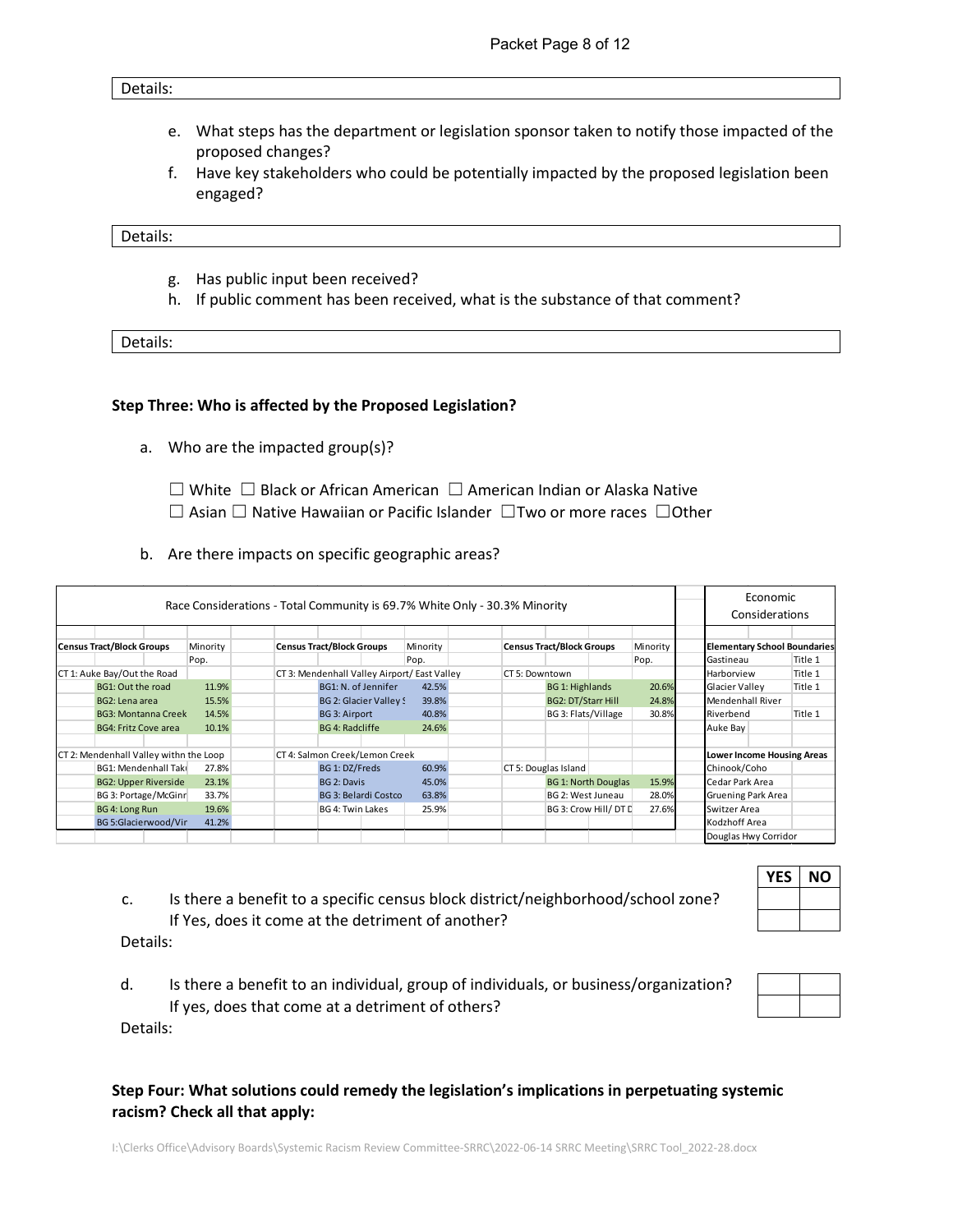| Recommend additional public input be gathered (Neighborhood/census block meetings,              |
|-------------------------------------------------------------------------------------------------|
| assembly/committee meetings)                                                                    |
| Recommend that the legislation move forward with accountability measures (sunset provisions,    |
| 6 mo./annual review of impacts/implications for system racism.) to monitor impact.              |
| Propose revised language to strengthen the legislation or the legislation or regulations cross- |
| referenced within the proposed legislation.                                                     |
| Recommend the proposed legislation not move forward.                                            |
| Other: (explain)                                                                                |

#### **Step Five: Further Feedback to the Assembly on systemic racism implications**

The SRRC will forward to the Assembly any additional questions that arose during the legislation review that the committee feels may be important for the Assembly to consider.

If a systemic racism implication is identified, the SRRC will provide a written report to the Assembly that includes consideration of the provisions below:

> What are the indicators and progress benchmarks? Program strategies? Policy Strategies? Partnership Strategies?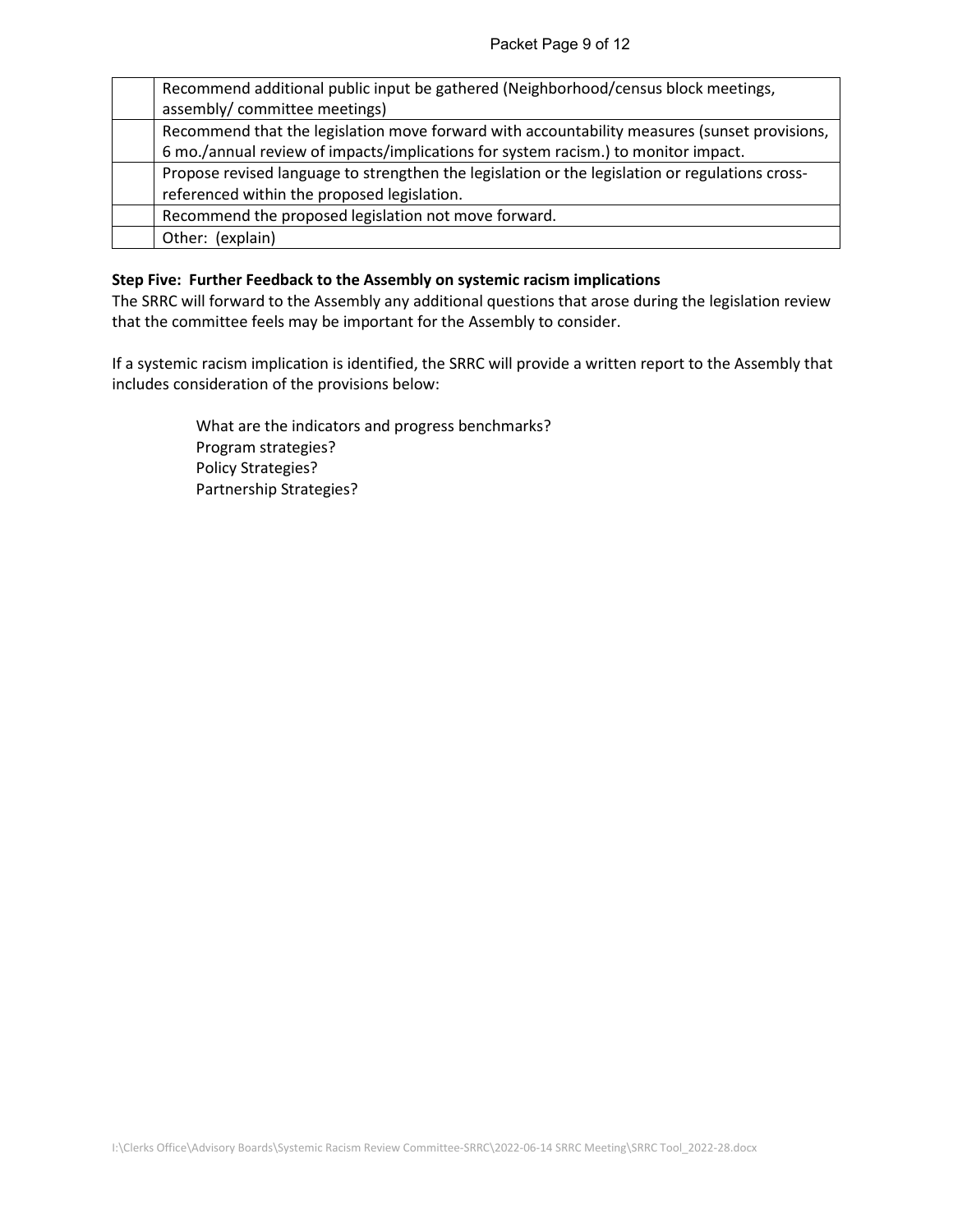## **Systemic Racism Review Committee Legislation Review Summary** Packet Page 10 of 12

Serial Number/Title: **Ordinance 2022-06(b)(A)** An Ordinance Appropriating \$333,402 to the Manager for a Grant to Aiding Women in Abuse and Rape Emergencies (AWARE) for Construction of a Retaining Wall; Grant Funding Provided by the Alaska Department of Commerce, Community and Economic Development.

|                          | Introduced: 6/13/22 Public Hearing Date: 7/11/22 |                     | SRRC Review Date: 6/14/22 |
|--------------------------|--------------------------------------------------|---------------------|---------------------------|
| Presented By: Manager    |                                                  | Drafted By: Finance |                           |
| Department/Division: CDD |                                                  | Lead Staff Contact: | <b>Scott Ciambor</b>      |
|                          |                                                  |                     |                           |

Purpose of Legislation (background/summary of intent):

This ordinance would appropriate \$333,402 in grant funding to Aiding Women in Abuse and Rape Emergencies (AWARE) to construct a retaining wall to protect the existing emergency shelter supporting low to moderate income individuals, especially domestic violence survivors. This funding is awarded through the federal Community Development Block Grant (CDBG) program administered in Alaska by the State Department of Commerce, Community, and Economic Development. Funds will be passed through the CBJ to AWARE, who will be responsible for construction and project management. CBJ will provide in-kind match for administrative costs that are already appropriated in the FY23 budget.

Connection to existing legislation:

As a supplemental appropriation, this ordinance amends FY23 CBJ Budget Ordinance 2022-06(b).

Connection to adopted planning documents:

N/A

## **Step One: What is the impact of the proposed legislation?**

- a. Does the proposed legislation negatively impact or unduly advantage a particular racial/ethnic group or otherwise perpetuate systemic racism? *If No, review is completed. If yes, go on to the next question:*
- b. Does the legislation work to mitigate and/or eliminate structural racism *If Yes, review is completed. If No, or Undetermined, continue through the remaining steps.*

#### **Step Two: How does the legislation perpetuate systemic racism?**

- a. What are potential unintended consequences?
- b. What benefits may result?

# **YES NO**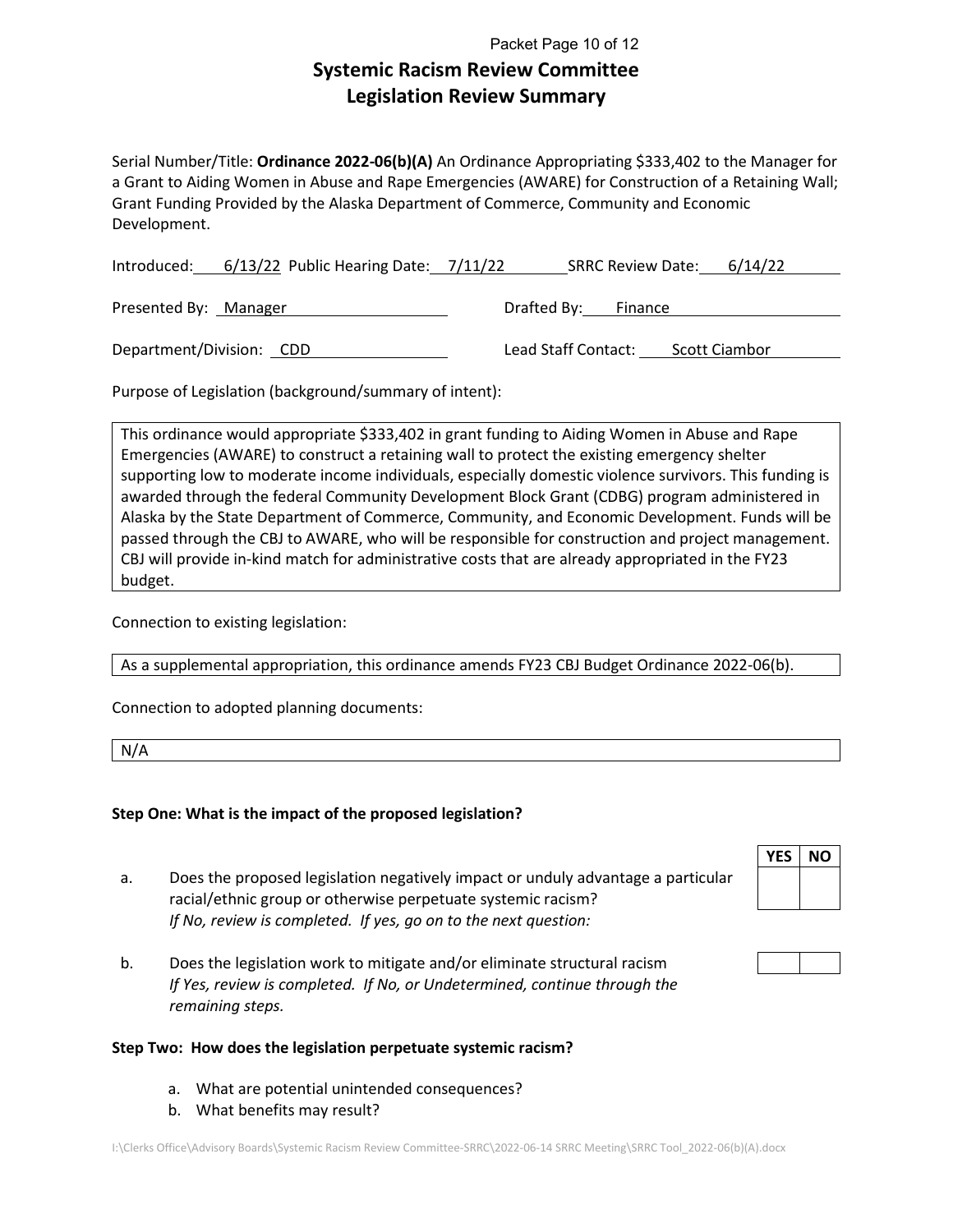Packet Page 11 of 12

c. What is the potential long term impact of the proposed legislation?

Details: Construction of a retaining wall at AWARE protects the shelter from soil erosion that could otherwise result in damage to the building. Preventing damage to the facility ensures the shelter remains a safe location for victims of domestic abuse and other vulnerable people to stay.

d. What quantitative and qualitative evidence of inequality exists?

#### Details: N/A

- e. What steps has the department or legislation sponsor taken to notify those impacted of the proposed changes?
- f. Have key stakeholders who could be potentially impacted by the proposed legislation been engaged?

Details: The Assembly Human Resources Committee reviewed five proposals for the CDBG grant during the September 13, 2021 meeting and recommended the Assembly support the AWARE application.

- g. Has public input been received?
- h. If public comment has been received, what is the substance of that comment?

Details: Public hearing on this ordinance will be held on July 11<sup>th.</sup>

## **Step Three: Who is affected by the Proposed Legislation?**

- a. Who are the impacted group(s)?
	- ☐ White ☐ Black or African American ☐ American Indian or Alaska Native
	- ☐ Asian ☐ Native Hawaiian or Pacific Islander ☐Two or more races ☐Other
- b. Are there impacts on specific geographic areas?

| Race Considerations - Total Community is 69.7% White Only - 30.3% Minority |                                        |  |          |  |                                  |                                | Economic<br>Considerations                   |                      |                                  |                            |          |                                   |  |                                     |
|----------------------------------------------------------------------------|----------------------------------------|--|----------|--|----------------------------------|--------------------------------|----------------------------------------------|----------------------|----------------------------------|----------------------------|----------|-----------------------------------|--|-------------------------------------|
|                                                                            | <b>Census Tract/Block Groups</b>       |  | Minority |  | <b>Census Tract/Block Groups</b> |                                | Minority                                     |                      | <b>Census Tract/Block Groups</b> |                            | Minority |                                   |  | <b>Elementary School Boundaries</b> |
|                                                                            |                                        |  | Pop.     |  |                                  |                                | Pop.                                         |                      |                                  |                            | Pop.     | Gastineau                         |  | Title 1                             |
|                                                                            | CT 1: Auke Bay/Out the Road            |  |          |  |                                  |                                | CT 3: Mendenhall Valley Airport/ East Valley | CT 5: Downtown       |                                  |                            |          | Harborview                        |  | Title 1                             |
|                                                                            | BG1: Out the road                      |  | 11.9%    |  | BG1: N. of Jennifer              |                                | 42.5%                                        |                      | BG 1: Highlands                  |                            | 20.6%    | Glacier Valley                    |  | Title 1                             |
|                                                                            | BG2: Lena area                         |  | 15.5%    |  |                                  | BG 2: Glacier Valley !         | 39.8%                                        |                      | <b>BG2: DT/Starr Hill</b>        |                            | 24.8%    | <b>Mendenhall River</b>           |  |                                     |
|                                                                            | <b>BG3: Montanna Creek</b>             |  | 14.5%    |  | <b>BG 3: Airport</b>             |                                | 40.8%                                        |                      | BG 3: Flats/Village              |                            | 30.8%    | Riverbend                         |  | Title 1                             |
|                                                                            | <b>BG4: Fritz Cove area</b>            |  | 10.1%    |  | <b>BG 4: Radcliffe</b>           |                                | 24.6%                                        |                      |                                  |                            |          | Auke Bay                          |  |                                     |
|                                                                            |                                        |  |          |  |                                  |                                |                                              |                      |                                  |                            |          |                                   |  |                                     |
|                                                                            | CT 2: Mendenhall Valley withn the Loop |  |          |  |                                  | CT 4: Salmon Creek/Lemon Creek |                                              |                      |                                  |                            |          | <b>Lower Income Housing Areas</b> |  |                                     |
|                                                                            | <b>BG1: Mendenhall Taki</b>            |  | 27.8%    |  | BG 1: DZ/Freds                   |                                | 60.9%                                        | CT 5: Douglas Island |                                  |                            |          | Chinook/Coho                      |  |                                     |
|                                                                            | <b>BG2: Upper Riverside</b>            |  | 23.1%    |  | BG 2: Davis                      |                                | 45.0%                                        |                      |                                  | <b>BG 1: North Douglas</b> | 15.9%    | Cedar Park Area                   |  |                                     |
|                                                                            | BG 3: Portage/McGinr                   |  | 33.7%    |  |                                  | <b>BG 3: Belardi Costco</b>    | 63.8%                                        |                      | BG 2: West Juneau                |                            | 28.0%    | <b>Gruening Park Area</b>         |  |                                     |
|                                                                            | BG 4: Long Run                         |  | 19.6%    |  | BG 4: Twin Lakes                 |                                | 25.9%                                        |                      |                                  | BG 3: Crow Hill/DT D       | 27.6%    | Switzer Area                      |  |                                     |
|                                                                            | BG 5:Glacierwood/Vir                   |  | 41.2%    |  |                                  |                                |                                              |                      |                                  |                            |          | Kodzhoff Area                     |  |                                     |
|                                                                            |                                        |  |          |  |                                  |                                |                                              |                      |                                  |                            |          | Douglas Hwy Corridor              |  |                                     |

| <b>YES</b> | <b>NO</b> |
|------------|-----------|
|            |           |
|            |           |

c. Is there a benefit to a specific census block district/neighborhood/school zone? If Yes, does it come at the detriment of another?

I:\Clerks Office\Advisory Boards\Systemic Racism Review Committee-SRRC\2022-06-14 SRRC Meeting\SRRC Tool\_2022-06(b)(A).docx